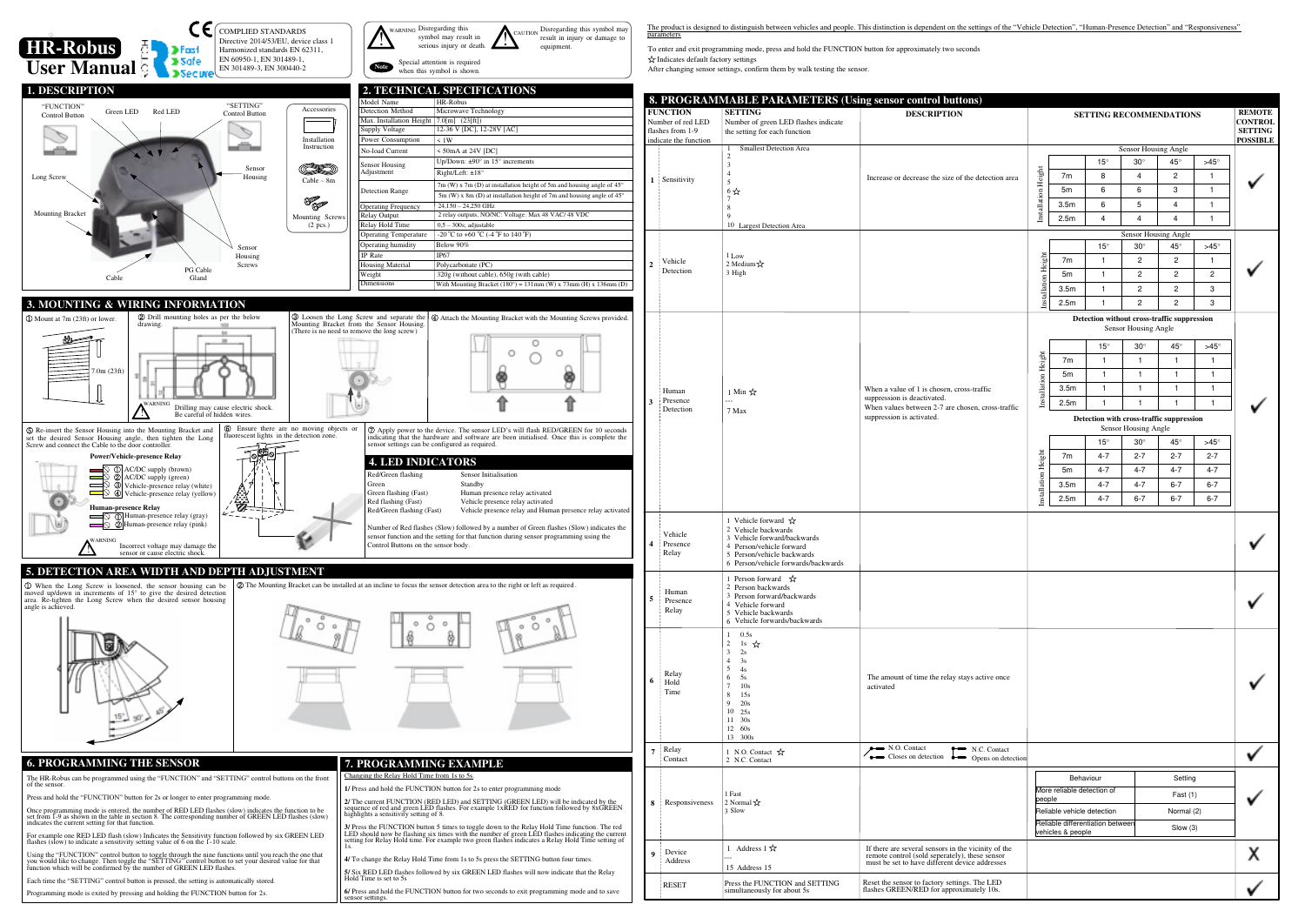Detection, Human Presence Detection and Responsiveness functions should also be adjusted as explained in section 8 to ensure detection accuracy. The HR-Robus has two relay outputs as follows:<br>**Vehicle Presence Relay:** Which can be set to detect a vehicle only or a vehicle/person.<br>**Human Presence Relay:** Which can be set to detect a vehicle or a person.

## **10. VEHICLE AND HUMAN PRESENCE DETECTION EXPLANATION AND EXAMPLES**

The HR-Robus can distinguish between the detection of human and vehicular traffic. This distinction is dependent on the connection and settings of the Vehicle and Human presence relays. Vehicle

**EXAMPLE 2: Door controller with 2 relay input. One to activate the industrial door and induced a separate** 





Connect the Vehicle Presence Relay and Human Presence Relay to the door controller. Configure the Vehicle Presence Relay setting to (1) "Vehicle Forward". Configure the Human Presence Relay etting to (1) "Person Forward".

**EXAMPLE 1: Door controller with only 1 relay input. Vehicle detection only required.**



ect the Vehicle Presence Relay to the door controller and configure the Vehicle Presence Relay setting to (1) le forward

Responsiveness should be set to (2) Normal and the Vehicle Detection function should be set as per the table in section 8 of this manual depending on the installation height of the sensor.



Connect the Vehicle Presence Relay and Human Presence Relay to the door controller. Configure the Vehicle Presence Relay setting to (1) "Vehicle Forward". Configure the Human Presence Relay setting to (1) "Person Forward".

Responsiveness should be set to (2) Normal and the Vehicle Detection and Human Presence Detection functions should be set as per the table in section 8 of this manual depending on the installation height of the sensor.



**EXAMPLE 3: Door controller with 2 relay input. One set to open the door fully when a vehicle approaches and half-way when a person approaches**



Responsiveness should be set to (2) Normal and the Vehicle Detection and Human Presence Detection functions should be set as per the table in section 8 of this manual depending on the installation height of the sensor.

esponsible for below miss connection, negligence, sensor modification and inappropriate installation. abnormal voltage, earthquake, thunderstorm, wind, floods and other acts of providence. is, business information losses and other financial losses caused by using the sensor or malfunction of the sensor. 11 cases. No power supply connected. Device has malfunctioned **Fault Corrective Action** Tilt the sensor housing away from the door. Reduce the sensitivity setting. Increase Responsiveness. Increase Human Presence Detection. Device is locked. Cycle power to the sensor, the sensor can now be configured without a code for 30 minutes. Remote Control batteries are dead. Increase the vehicle detection properties. Increase Responsiveness. If only vehicles are to be detected then reduce the sensitivity setting. Lower the vehicle detection properties. Increase Responsiveness Reduce Responsiveness. Increase sensitivity Increase Responsiveness. Reduce sensitivity Increase human-presence detection Increase Responsiveness. Increase human presence detection, reduce sensitivity

**Setting a four digit security code for the Robus-RC Remote Control for the first time 1/** Press the **k**ey followed by the **k** key on the remote control. The RED LED on the sensor should flash fast (5Hz).

**2/** Enter a four digit security code of your choice and memorise it. The sensor will return to its normal operating state as indicated by the GREEN LED on the sensor.

3/ To enter programming mode press the security code on the remote control. The RED LED will flash quickly (5Hz) on the sensor. Enter the security code on the remote control to enter parameterization (6Hz) on the sindicate

**1/** Whilst in programming mode, press the **Reveluble** Rep. The RED LED on the sensor should flash fast (5Hz) indicating that the sensor is waiting for a new four-digit security code to be entered. **Changing the four digit security code for the Robus-RC Remote Control** 

| <b>FUCTION</b><br>KEY | <b>FUNCTION</b>                                                       | <b>SETTING</b><br>Number of green LED flashes<br>indicate the setting for each function                                                                                                                        | <b>DESCRIPTION</b>                                                                                                                                          | <b>SETTING RECOMMENDATIONS</b>                                                                                                                                                                                                                                                                                                                                                                                                                                                                                                                                                                                                                                                                                                                               | Door Controller<br>Conno<br>the do                                                                                                                                                                                                                                                                                                                                 |
|-----------------------|-----------------------------------------------------------------------|----------------------------------------------------------------------------------------------------------------------------------------------------------------------------------------------------------------|-------------------------------------------------------------------------------------------------------------------------------------------------------------|--------------------------------------------------------------------------------------------------------------------------------------------------------------------------------------------------------------------------------------------------------------------------------------------------------------------------------------------------------------------------------------------------------------------------------------------------------------------------------------------------------------------------------------------------------------------------------------------------------------------------------------------------------------------------------------------------------------------------------------------------------------|--------------------------------------------------------------------------------------------------------------------------------------------------------------------------------------------------------------------------------------------------------------------------------------------------------------------------------------------------------------------|
| a                     | Unlock remote control                                                 |                                                                                                                                                                                                                | Unlock remote control to begin sensor programming                                                                                                           |                                                                                                                                                                                                                                                                                                                                                                                                                                                                                                                                                                                                                                                                                                                                                              | Vehic                                                                                                                                                                                                                                                                                                                                                              |
| $\bigoplus$ x 2       | Lock remote control                                                   |                                                                                                                                                                                                                | Lock the remote control once programming is finished                                                                                                        |                                                                                                                                                                                                                                                                                                                                                                                                                                                                                                                                                                                                                                                                                                                                                              | Vehic                                                                                                                                                                                                                                                                                                                                                              |
| <b>SENS</b>           | Sensitivity $\pm$                                                     | 0 Smallest Detection Area<br>5 Medium Detection Area $\frac{1}{N}$<br>9 Largest Detection Area                                                                                                                 | Increase or decrease the size of the detection area                                                                                                         | <b>Sensor Housing Angle</b><br>Installation Height<br>$15^{\circ}$<br>$30^\circ$<br>$45^{\circ}$<br>$>45^\circ$<br>8<br>$\overline{c}$<br>7m<br>4<br>6<br>3<br>5m<br>6<br>3.5 <sub>m</sub><br>5<br>6<br>4<br>2.5m<br>$\overline{4}$<br>4<br>$\overline{4}$<br>$\mathbf{1}$                                                                                                                                                                                                                                                                                                                                                                                                                                                                                   | Respo<br>Norm<br>functi<br>sectio<br>the in<br>Vehicle<br>Human<br>Presence Relay Presence Relay                                                                                                                                                                                                                                                                   |
| <b>CAR</b>            | Vehicle<br>Detection $\pm$                                            | 1 Low<br>2 Medium $\sqrt{\chi}$<br>3 High                                                                                                                                                                      |                                                                                                                                                             | Sensor Housing Angle<br>Installation Height<br>$15^{\circ}$<br>$30^\circ$<br>$45^\circ$<br>$>45^\circ$<br>$\overline{2}$<br>$\overline{c}$<br>7m<br>$\overline{2}$<br>$\overline{c}$<br>$\overline{c}$<br>5m<br>$\overline{c}$<br>$\overline{c}$<br>3<br>3.5m<br>2.5m<br>$\overline{c}$<br>$\overline{c}$<br>3                                                                                                                                                                                                                                                                                                                                                                                                                                               | <b>EXAMPLE 3: Door controller with 2 relay in</b><br>when a vehicle approaches and half-way whe                                                                                                                                                                                                                                                                    |
| PER                   | Human<br>Presence<br>Detection $\pm$                                  | 1 Min ☆<br>7 Max                                                                                                                                                                                               | When a value of 1 is chosen, cross-traffic<br>suppression is deactivated.<br>When values between 2-7 are chosen, cross-traffic<br>suppression is activated. | Detection without cross-traffic suppression<br>Sensor Housing Angle<br>nstallation Height<br>$30^\circ$<br>$45^\circ$<br>$15^{\circ}$<br>$>45^\circ$<br>7m<br>$\overline{1}$<br>$\mathbf{1}$<br>-1<br>$\overline{1}$<br>5m<br>$\overline{1}$<br>$\mathbf{1}$<br>$\mathbf{1}$<br>$\overline{1}$<br>3.5m<br>$\overline{1}$<br>-1<br>$\mathbf{1}$<br>$\mathbf{1}$<br>2.5m<br>-1<br>Detection with cross-traffic suppression<br>Sensor Housing Angle<br>tallation Height<br>$15^{\circ}$<br>$30^\circ$<br>$45^\circ$<br>$>45^\circ$<br>$2 - 7$<br>$4 - 7$<br>$2 - 7$<br>$2 - 7$<br>7m<br>$4 - 7$<br>$4 - 7$<br>5m<br>$4 - 7$<br>$4 - 7$<br>$6 - 7$<br>3.5 <sub>m</sub><br>$4 - 7$<br>$4 - 7$<br>$6 - 7$<br>E<br>2.5m<br>$4 - 7$<br>$6 - 7$<br>$6 - 7$<br>$6 - 7$ | Door Controller                                                                                                                                                                                                                                                                                                                                                    |
| <b>OCAR</b>           | Vehicle<br>Presence<br>Relay                                          | 4 Vehicle forward $\vec{x}$<br>5 Vehicle backwards<br>6 Vehicle forward/backwards<br>7 Person/vehicle forward<br>8 Person/vehicle backwards<br>9 Person/vehicle forwards/backwards                             |                                                                                                                                                             |                                                                                                                                                                                                                                                                                                                                                                                                                                                                                                                                                                                                                                                                                                                                                              |                                                                                                                                                                                                                                                                                                                                                                    |
| <b>OPER</b>           | Human<br>Presence<br>Relay                                            | 1 Person forward $\vec{x}$<br>2 Person backwards<br>3 Person forward/backwards<br>4 Vehicle forward<br>5 Vehicle backwards<br>6 Vehicle forwards/backwards                                                     |                                                                                                                                                             |                                                                                                                                                                                                                                                                                                                                                                                                                                                                                                                                                                                                                                                                                                                                                              | Human<br>Vehicle<br>Presence Relay Presence Relay<br><b>11. TROUBLESHOOTING</b><br>Fault                                                                                                                                                                                                                                                                           |
| <b>TIME</b>           | Relay<br>Hold<br>Time $\pm$                                           | 0.5<br>$\overline{0}$<br>$1s$ ☆<br>1<br>2<br>2s<br>3<br>3s<br>$\overline{4}$<br>5s<br>5<br>10s<br>6<br>20s<br>30s<br>8<br>60s<br>9<br>300s                                                                     |                                                                                                                                                             |                                                                                                                                                                                                                                                                                                                                                                                                                                                                                                                                                                                                                                                                                                                                                              | No LED lit<br>Door is Detected<br>Remote Control does not respond<br>Person is mistaken for a vehicle<br>Vehicle is mistaken for a person                                                                                                                                                                                                                          |
| OUT                   | Relay                                                                 | 1 N.O. Contact $\sqrt{\chi}$                                                                                                                                                                                   |                                                                                                                                                             |                                                                                                                                                                                                                                                                                                                                                                                                                                                                                                                                                                                                                                                                                                                                                              | Object is detected too late                                                                                                                                                                                                                                                                                                                                        |
| <b>STEP</b>           | Contact<br>Responsiveness $\pm$                                       | 2 N.C. Contact<br>1 Fast<br>2 Normal $\mathbf{\hat{x}}$<br>3 Slow                                                                                                                                              |                                                                                                                                                             | Behaviour<br>Setting<br>More reliable detection of<br>Fast $(1)$<br>people<br>Reliable vehicle detection<br>Normal (2)<br>Reliable differentiation<br>Slow(3)<br>between vehicles & people                                                                                                                                                                                                                                                                                                                                                                                                                                                                                                                                                                   | Object detection is too sensitive<br>Transverse movement of people not detected<br>False door activations caused by rain, vibrations etc<br>< Disclaimer > The manufacturer cannot be held re<br>1. Misinterpretation of the installation instructions,<br>2. Damage caused by inappropriate transportation.<br>3. Accidents or damages caused by fire, pollution, |
| SET-9                 | <b>Factory Setting Reset</b>                                          | 9 Factory Setting Reset                                                                                                                                                                                        | Reset the sensor to factory settings. The LED<br>flashes GREEN/RED for approximately 10s.                                                                   |                                                                                                                                                                                                                                                                                                                                                                                                                                                                                                                                                                                                                                                                                                                                                              | 4. Losses of business profits, business interruptions                                                                                                                                                                                                                                                                                                              |
| F2                    | Permanent Relay<br>Activation (To assist<br>with door<br>maintenance) | Automatic $\mathbf{\hat{x}}$<br>2 Vehicle + Human relay permanently active<br>Vehicle relay only permanently active<br>4 Human relay only permanently active<br>$5$ Vehicle + Human relay permanently inactive |                                                                                                                                                             |                                                                                                                                                                                                                                                                                                                                                                                                                                                                                                                                                                                                                                                                                                                                                              | 5. Amount of compensation beyond selling price in all<br>>Fast<br>For More In<br>>Safe                                                                                                                                                                                                                                                                             |
| $\ddot{\cdot}$        | Query the setting for<br>a function                                   |                                                                                                                                                                                                                |                                                                                                                                                             |                                                                                                                                                                                                                                                                                                                                                                                                                                                                                                                                                                                                                                                                                                                                                              | ş<br><b>&gt;Secure</b>                                                                                                                                                                                                                                                                                                                                             |

**2/** When programming mode is entered the RED LED on the sensor flashes slowly (2Hz). If the remote control has been security enabled the RED LED on the sensor flashes fast (5Hz) and expects you to enter a four-digit security code. Once the correct security code has been entered the sensor LED flashes slowly (2Hz)

**3/** When one of "Function Keys" as illustrated in the below table is pressed on the remote control the RED LED flashes quickly (5Hz) indicating that a numeric "Setting" value is expected.

4/ Numeric values can then be entered to change the "Setting" of the function selected in 3 above. The GREEN LED will flash the same number of times as the number pressed on the remote control to indicate that the setting

**5/** Current settings of any function can be checked by pressing the function key in question followed by the **?** Key

 $6/$  To exit programming mode press the  $\bullet$  key twice.

## ☆ **Programming the HR-Robus with the Robus-RC Remote Control** ( **In the table below indicates default factory settings.)**

**1/** To enter programming mode, press the key on the remote control.

**4/ Note:** After a sensor power reset, no security code is required to unlock the sensor for 30 minutes.

**2/**Within 60 seconds enter a new four-digit security code **Other Functions**

1/ Locking the IR Interface: Press the we key once. The RED LED on the sensor should<br>flash fast (5H2). Press the "9" key to lock the sensor. The remote control can then only be<br>used within the first 60 seconds after power

**9. PROGRAMMARLE PARAMETERS Using Robus-RC Remote Control (Sold Separately) + parameters can be** Note; Whilst in programming mode press **is followed by "0"** to clear the security code or lock

**For More Information - Tel:** +61 7 3205 1123 **Email:** info@rotech.com.au **Web:** www.rotech.com.au